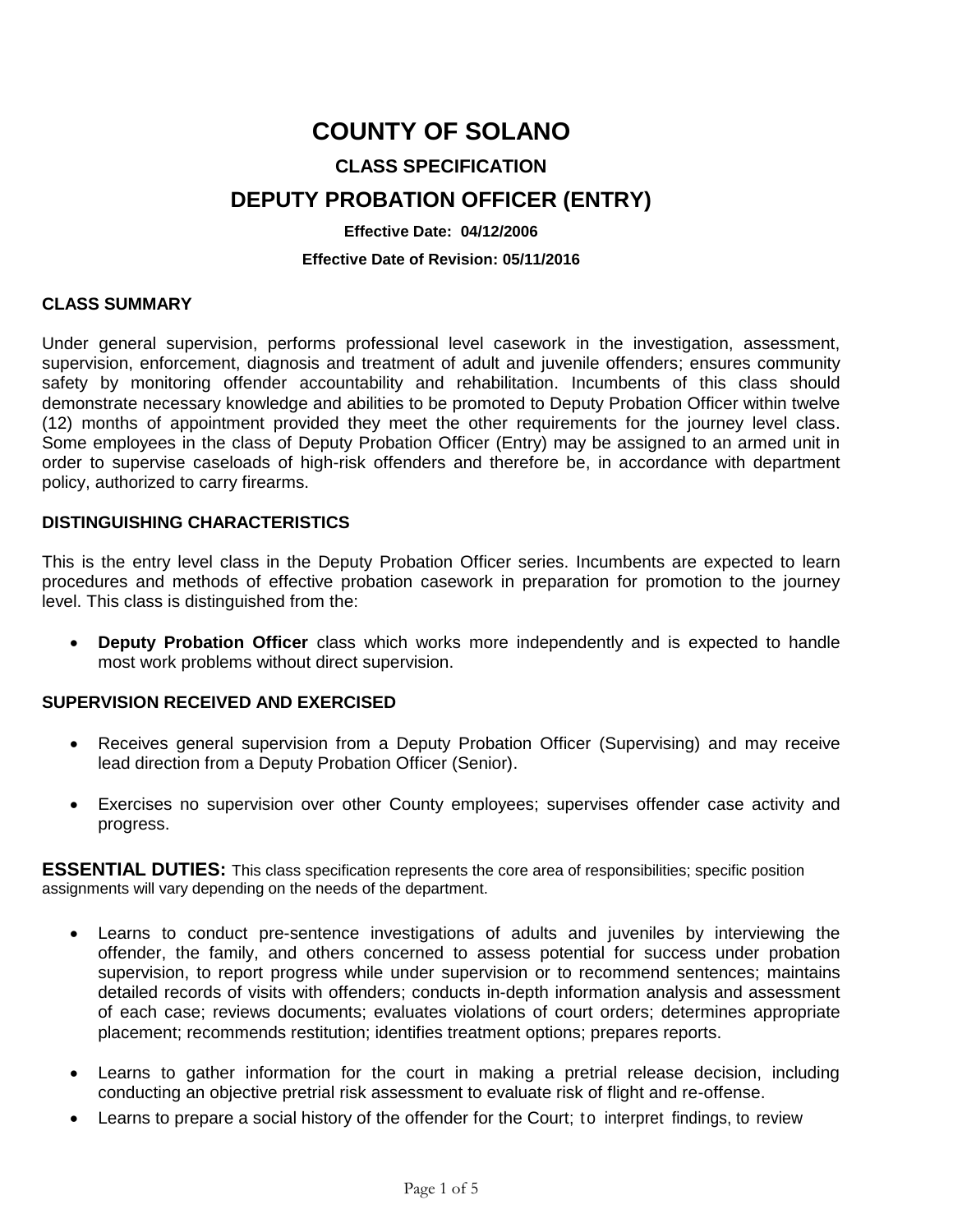the Penal Code to determine aggravating and mitigating circumstances of the crime; to recommend a plan of sentencing, placement and rehabilitation; and to compose correspondence and complex reports for Court use.

- Learns to contact victims to establish restitution and provide victims' rights information to offer guidance to assist offenders in their rehabilitation; and to use crisis intervention skills as needed.
- Learns to monitor and evaluate offenders' progress on a follow-up basis; to evaluate the extent to which probationer is making progress; to determine compliance with conditions of probation or pre-trial release; to re-assess the frequency of contact needed during supervision; to reclassify cases no longer requiring personal contact; and to secure remedial action from the Court or other competent authority if necessary;
- Assists in investigations and assessments of criminal behavior and personal circumstances; applies sentencing criteria and makes recommendations to the Court, entering reports into evidence.
- Learns field supervision techniques including conducting searches; works in concert with local law enforcement agencies to assist with investigations and conduct search and arrest operations; performs supervised investigations and assessments of offenders' criminal behavior and circumstances; reviews information from attorneys, police, criminal history reports, motor vehicle reports, probation files, and any other paperwork pertaining to the current offense; interviews the offender, the family, criminal justice persons, and others concerned; applies sentencing criteria and makes sentencing recommendations to the judiciary; enters reports into evidence.
- Learns to inform parents, guardians, minors and offenders about circumstances, terms and conditions of probation supervision; as needed, refers offender, family and/or victims to outside service agencies.
- Learns to coordinate functions between agencies.
- Maintains professional knowledge in applicable areas and keeps abreast of changes in jobrelated rules, statutes, laws and new trends in the field; makes recommendations for the implementation of changes; reads and interprets professional literature; attends training programs, workshops and seminars as appropriate.
- Performs other duties of a similar nature or level as assigned.

## **EDUCATION AND EXPERIENCE:**

- **Education:** A Bachelor's degree from an accredited college or university.
- **Experience:** No experience is required.

#### **Note:**

 While a degree in a specific field is not required, the possession of Bachelor's degree or higher in on the one following fields is desired and may be a factor considered during the rating and/or selection process: criminal justice, social work, psychology, sociology or a closely related field.

## **LICENSING, CERTIFICATION AND REGISTRATION REQUIREMENTS:**

- Possession of a valid Class C California driver's license is required.
- Employees assigned to an armed unit must obtain Cardiopulmonary Resuscitation (CPR) and First Aid certification prior to assignment and must maintain the certification while assigned to the unit.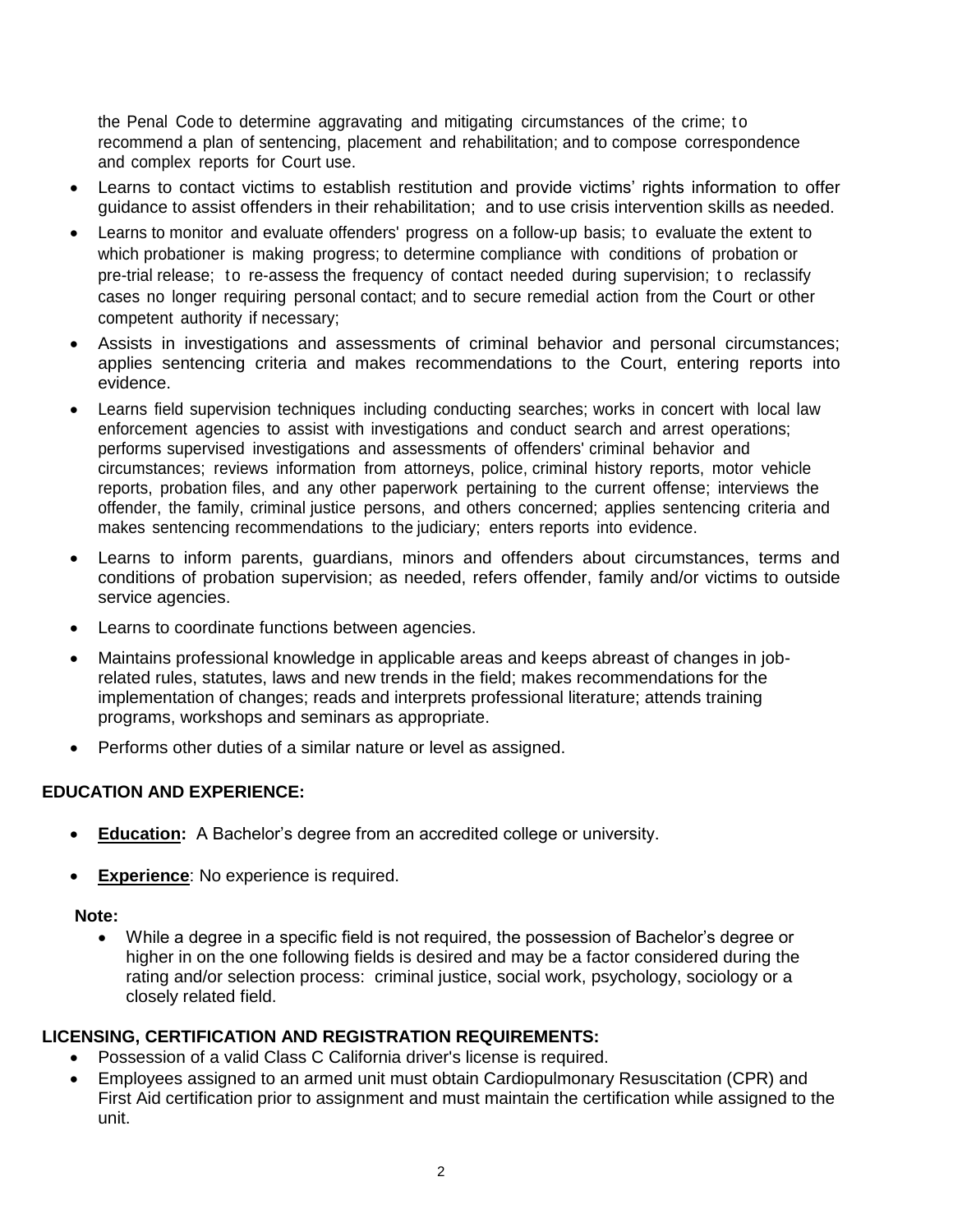## **REQUIRED KNOWLEDGE, SKILLS AND ABILITIES:**

## **Knowledge of:**

- Principles, practices and techniques of communication, interviewing, counseling, resistant-defensive behavior, personality theory and self-image, stress and change theory.
- Self awareness-objectivity techniques for understanding others; personality types.

## **Skill and/or Ability to:**

- Operate office equipment including a personal computer to input and access data, copy and fax machines and printers.
- Use drug testing devices, physical restraints and radio.
- Learn and understand, interpret and explain laws, rules, regulations, policies and procedures governing specific probation programs and operations.
- Learn assessment techniques as to causes of illegal behavior and personal circumstances..
- Learn to recognize personality types and varying behaviors and to diffuse hostile and aggressive behavior.
- Utilize firearms for self-defense, for the defense of others and/or to reduce the risk of threat in life-threatening situations when assigned to an armed unit.
- Effectively manage a caseload, prioritize a work schedule, and manage time effectively while addressing multiple tasks and deadlines.
- Input, access and evaluate data using a computer case management system.
- Communicate clearly both orally and in writing with offenders, attorneys, judges, health professionals and others
- Maintain objectivity; formulate decisions.
- Properly identify probationer-family interactions and provide necessary intervention.
- Learn and apply departmental assessment standards.
- Counsel and interview offenders and other concerned parties; intervene in crises.
- Determine the appropriate course of action in emergency or stressful situations.
- Learn to deal firmly and fairly with offenders of various socio-economic backgrounds and temperaments.
- Learn to recognize areas of need and make referrals to local and regional providers of social, medical and/or other specialized services.
- Maintain cooperative working relationships with peers, offenders, other agencies and other professionals.

## **PHYSICAL REQUIREMENTS:**

 Mobility and Dexterity: Tasks require the ability to exert moderate, though not constant physical effort, typically involving some combination of climbing and balancing, stooping, kneeling, reaching, grasping, feeling (i.e. sense of touch), repetitive motion, crouching, and crawling. May be required at times to use force to restrain/subdue others. May involve prolonged standing. Lifting, Carrying, Pushing and Pulling – Light Work: Employees in this class will be exerting up to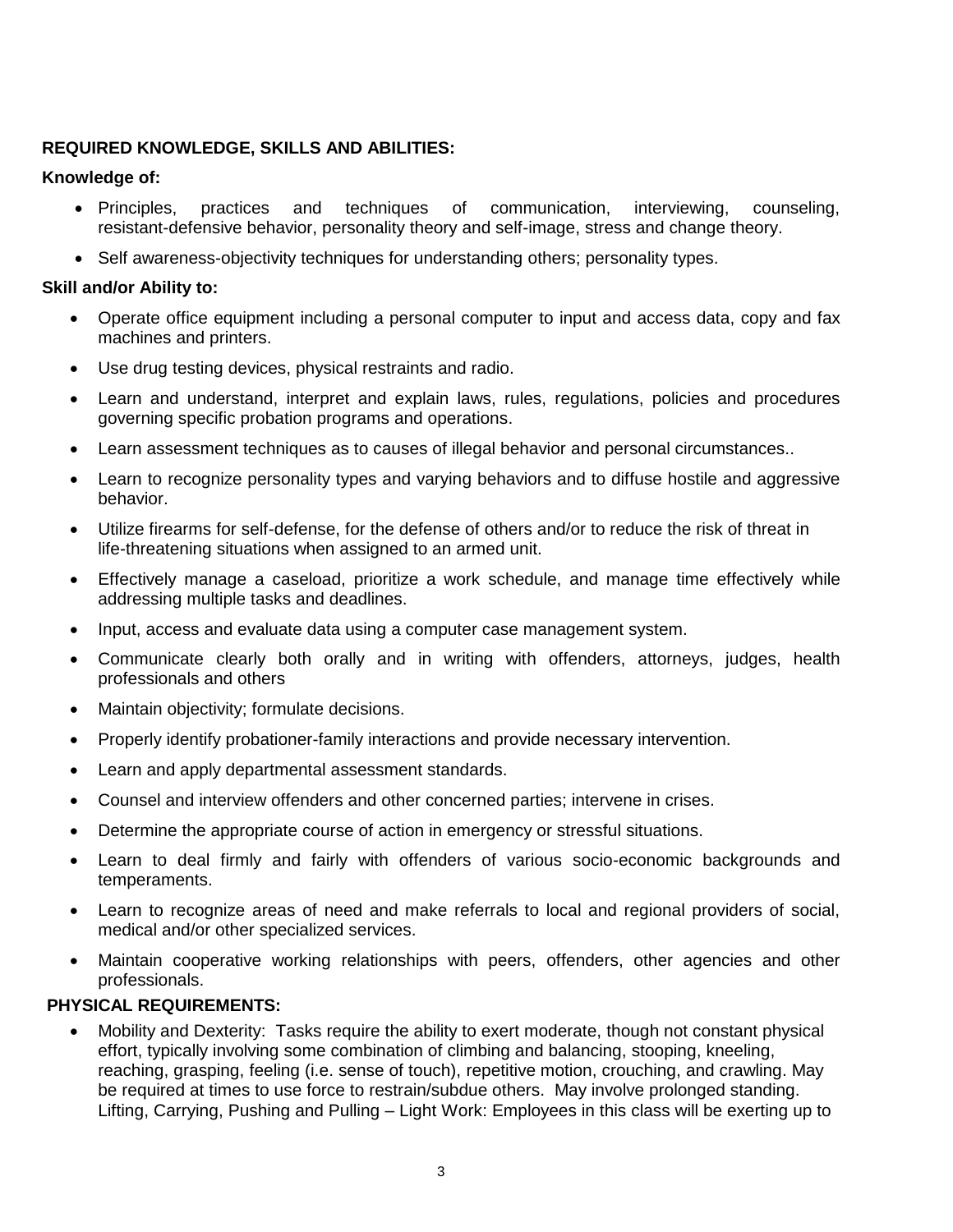20 pounds of force occasionally and/or up to 10 pounds of force frequently, and/or a negligible amount of force constantly to move objects.

- Vision: Positions in this class require the employee to have close visual acuity, with or without correction, to prepare and analyze data and figures, view a computer terminal, read, etc. Positions in this class also require employees to have depth perception in order to operate a motor vehicle. Employees in this class must have the visual acuity to make observations of surroundings and must demonstrate color vision sufficient to distinguish colors in order to describe events in an accurate manner.
- Hearing/Talking: Positions in this class require the employee to perceive the nature of sounds at normal speaking levels with or without correction, and have the ability to receive detailed information through oral communication. Positions in this class require the employee to express or exchange ideas by means of the spoken word. Detailed or important instructions must often be conveyed to others accurately, loudly, and/or quickly.

## **WORKING CONDITIONS:**

- Outdoor Work: Employees in this class will often be working outdoors and thus will be subject to exposure to intense noises, fumes, odors, pollens, dust, inadequate lighting, and to unpleasant field conditions including rainy, windy, cold, or hot weather.
- Work in a Jail/Juvenile Detention Facility (JDF): Employees in this class will occasionally be working in a jail/JDF environment and thus will be subject to exposure to communicable diseases, intense noises, odors, blood and other bodily fluids.
- Traffic Hazards: Employees in this class will be required to operate a vehicle and thus will be subject to traffic hazards while driving.
- High Risk Population: Employees in this class may be subject to people with a history of violence and mental health disorders and with disruptive or confrontational people.

## **OTHER REQUIREMENTS:**

- Probation Officer Requirements:
	- Incumbents must complete annual training in accordance with Title 15, Division 1 of the California Administrative Code.
	- Incumbents of this class have limited Peace Officer powers as delineated in the California Penal Code and must therefore meet training requirements with Penal Code Section 832 within twelve (12) months of appointment.
	- Peace Officers must meet minimum standards concerning citizenship, age, character, education and physical/mental condition as set forth in Section 1031 of the California government Code.
	- Must complete the Probation Core Course certified by the California Corrections Standards Authority within twelve (12) months.
	- Must pass a physical exam and psychological exam confirming fitness to be armed as a condition of hire.
	- Firearm Proficiency: Prior to assignment to an armed unit, employees must complete required firearm training which includes: an approved course on firearms pursuant to Penal Code Section 832; a review and acknowledgement of the Department's firearms policy; a Basic Force and Weaponry Course as selected by the Department; quarterly firearms qualification training; and other training required by the Department. Employees